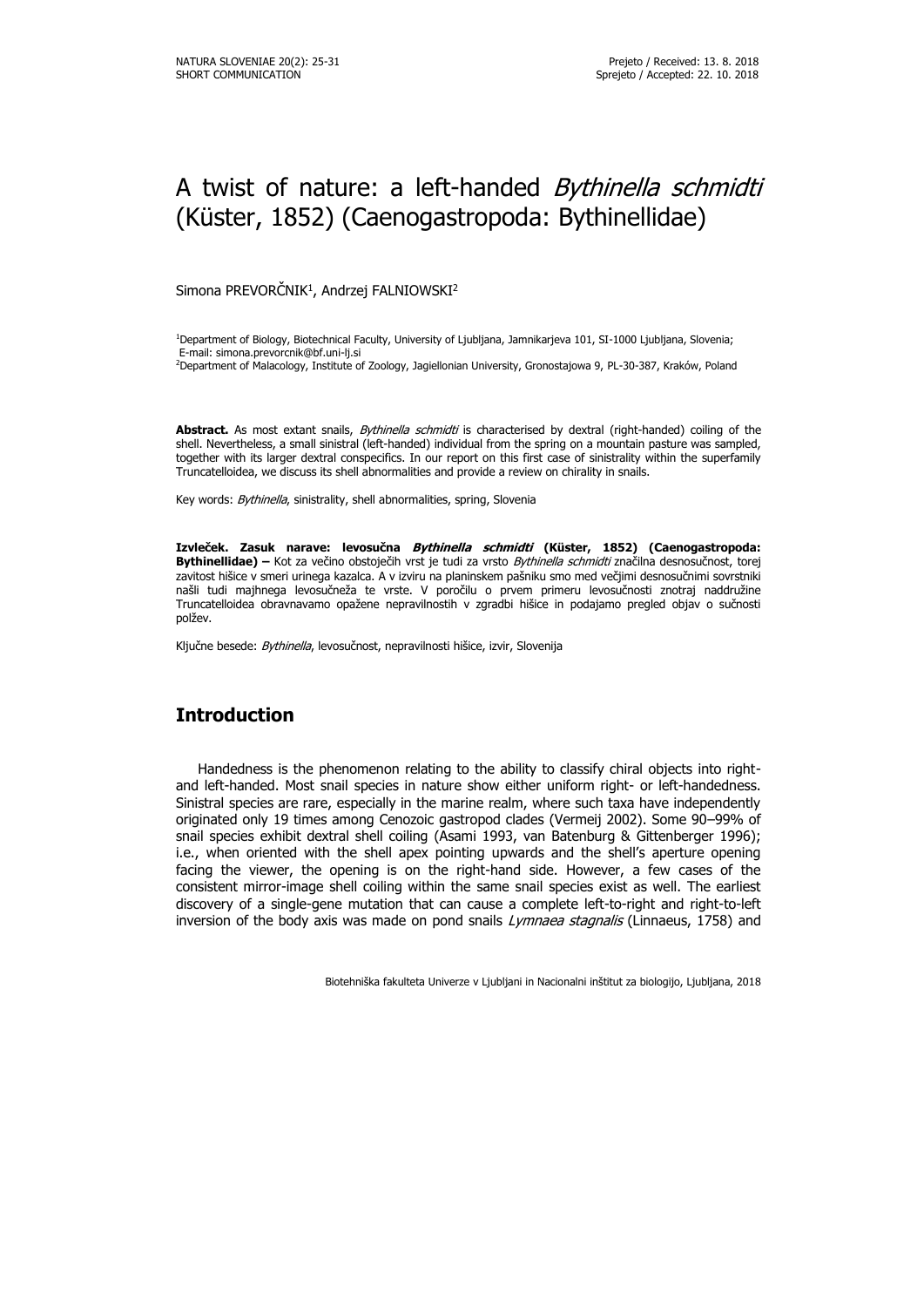Radix peregra (O. F. Müller, 1774), which is nowadays synonymized with R. baltica (Linnaeus, 1758). Moreover, this was the first maternal effect gene mutation discovered (Freeman & Lundelius 1982, Gurdon 2005). Both snails have been used to study asymmetry for more than 120 years (references listed in Liu et al. 2013) and the sinistral individuals are reported to represent up to 2% of their populations (Wandelt & Nagy 2004; while one author of this notice (AF) did not find a single sinistral individual among about 3,000 examined R. peregra from Poland). On the other hand, in the south-east-Asian tree snail Amphidromus (Amphidromus) inversus O. F. Müller, 1774, and some 30 other species from this subgenus, dextrals and sinistrals appear at about even rates (Craze et al. 2006, Sutcharit et al. 2007, Schilthuizen & Haase 2010). Their balanced chiral dimorphism is one of the extremely rare cases of genetic antisymmetry. In most other snail species, such reversals of asymmetry are rather exceptional. Among thousands of right-handed shells there may be one or the other unique sinistral specimen, which are informally referred to as snail kings. These »conchylia sinistralia« can be found as special addition to different shell collections from the Renaissance era onwards. Such findings have been reported already from the Cambrian (Parkhaev 2007) to the Cenozoic (Pierce 1996).

Within the uniformly dextral superfamily Truncatelloidea, the genus Bythinella Moquin-Tandon, 1856 comprises tiny (2–4 mm shell height) dioecious freshwater snails belonging to the family Bythinellidae. It has been demonstrated that it is impossible to identify and separate out Bythinella species without molecular data (Falniowski & Szarowska 2011), although the morphology must be considered in identification as well (Bichain et al. 2007, Haase et al. 2007). More than 120 recognised species and subspecies occur in springs, caves and groundwater (Giusti & Pezzoli 1977, Falniowski 1987, Yıldırım et al. 2006) from northern Africa and NE Spain across central Europe to W Turkey, with at least two richness centres in France and the Balkans (Glöer & Pešić 2014). Many taxa are liable to become endangered due to their limited range and vulnerable habitat.

While checking for the presence of Belgrandiella A.J. Wagner, 1927 in the Karavanke Mountains (Slovenia), several specimens of Bythinella were found in a spring. It was only when the individuals were examined in the laboratory under the stereo microscope that it turned out that among dextral Bythinella cf. schmidti (Küster, 1852) much smaller snail king of the species was present as well. Here, we present this first case of sinistrality within the superfamily Truncatelloidea.

### **Materials and methods**

Several live miniature snails were collected from the stones in a small spring bubbling up just beside a marked trail to Kofce mountain chalet (N Slovenia) by the first author of this article (SP). Forceps were used to remove individuals from the stones and put into the plastic vial filled with spring water. The spring is located on a pasture grazed by livestock some 50 m above the Matizovec farm, north-east of Podljubelj village (N of the town Tržič, 1100 m a.s.l., coordinates; 46°24'55.56"N 14°18'30.0"E) (Fig. 1).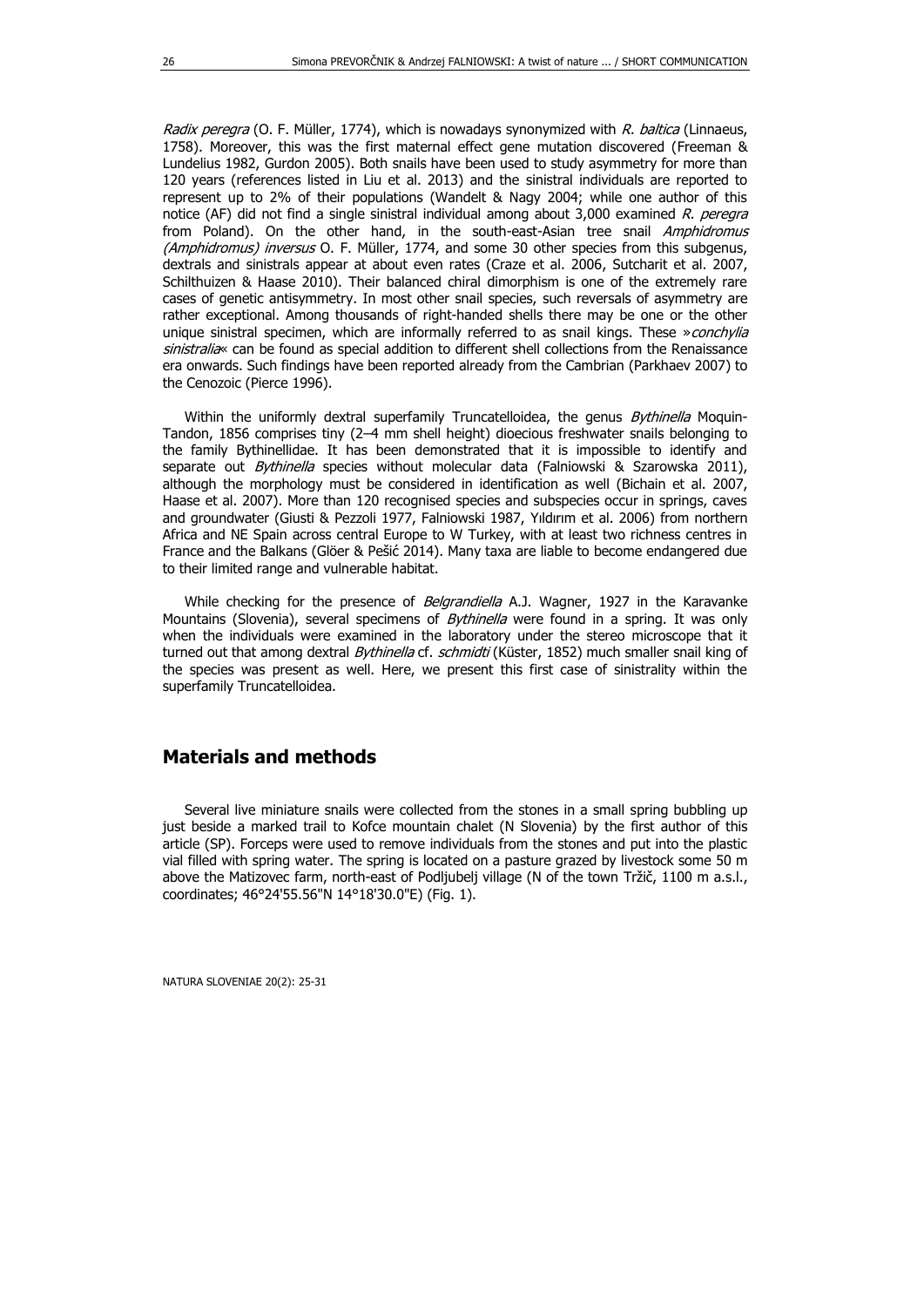

**Figure 1.** Map showing locality inhabited by left-handed individual of *Bythinella* cf. schmidti. The base map was taken from the portal geopedia.si.

**Slika 1.** Lokacija izvira, kjer je bil najden levosučni osebek vrste Bythinella cf. schmidti. Osnovna karta je bila vzeta s portala geopedia.si.

### **Results and discussion**

The sinistral specimen (Figs. 2A–B) is not a mirror image of its dextral conspecifics (Figs. 2C–E): there are fewer whorls present, the suture is deeper (Fig. 2A), the shell shows scalarity (tendency to open coiling) (Fig. 2B) and the umbilicus is abnormally broad (Fig. 2B). In addition, it is about twice smaller than the dextral ones. Despite its smallness, the specimen seems to be adult or nearly adult since the shell aperture is surrounded by abnormally broad and prominent lip (Fig. 2A).

Coiling direction in snails, studied mainly in pulmonates, is known as determined by a single Mendelian locus. Either the »dextral« or »sinistral« allele is dominant (Schilthuizen & Davison 2005, Schilthuizen & Haase 2010), even though Utsuno & Asami (2010) discovered also a chirality randomizing gene in *Bradybaena*. The long history of various, not necessarily correct theories about the genetic background of the chirality (the so-called maternal inheritance) (e.g. Boycott & Diver 1923, Sturtevant 1923, Diver et al., Boycott & Garstang 1925) was caused by the fact, that phenotypical expression of this maternal effect gene is delayed by a generation. Since the opposite direction of the shell coiling results in the mirror organization of the ventral sac and pallial organs, such conspecifics can't orient their bodies for copulation, which leads to interchiral reproductive isolation.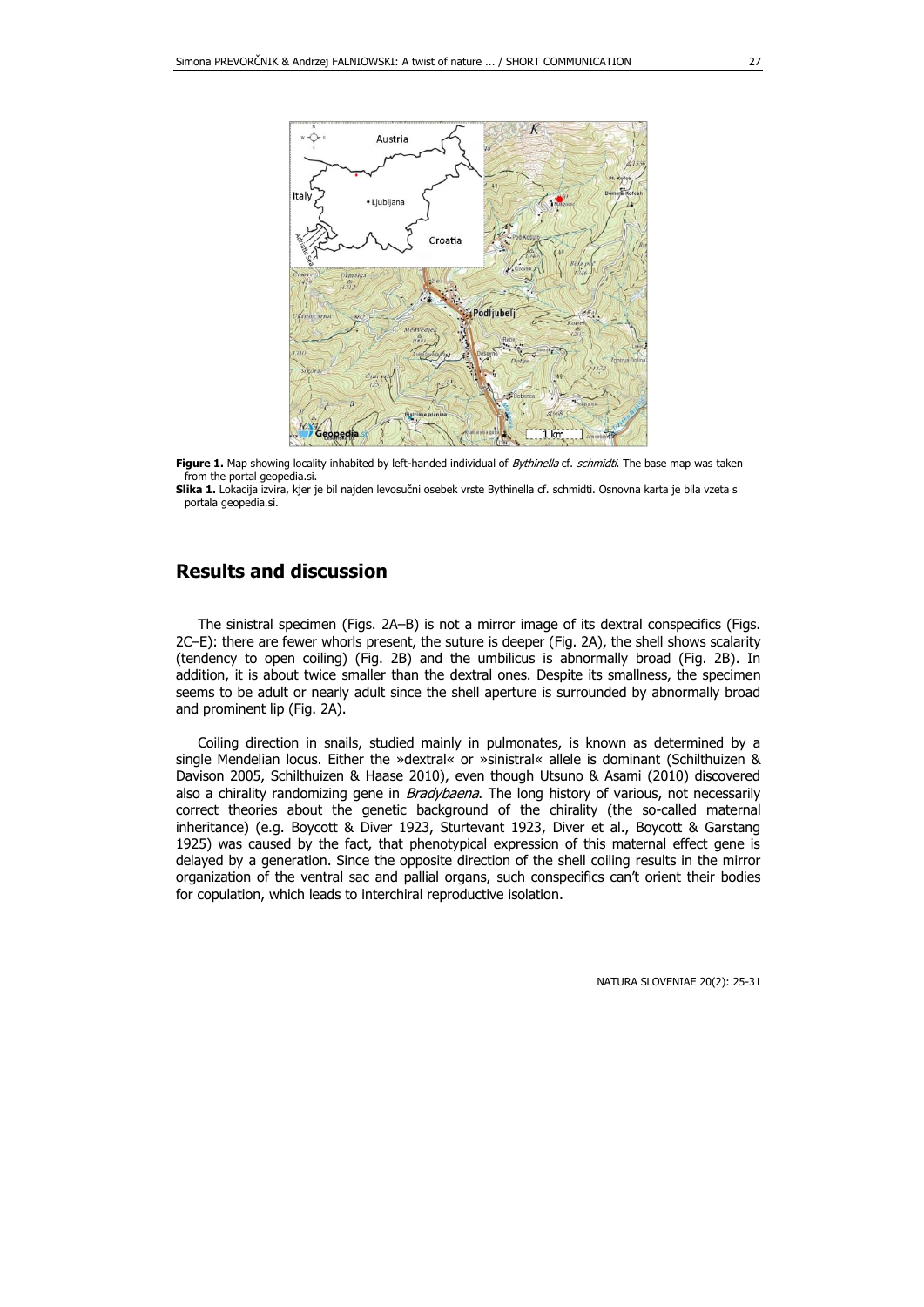

**Figure 2.** Shells of Bythinella cf. schmidti from the spring above the Matizovec farm (Podljubelj): A–B - sinistral specimen, C-E - "normal", dextral specimens; a bar equals 0.5 mm (photo: A. Falniowski) **Slika 2.** Polžki vrste Bythinella cf. schmidti iz izvira nad kmetijo Matizovec (Podljubelj): A–B – levosučni osebek, C–E - "normalni" desnosučni osebki; merilce meri 0.5 mm (foto: A. Falniowski).

Nevertheless, the latter is usually due to behavioral rather than purely physical constraints, thus possibly promoting saltational, single-gene and sympatric speciation (Asami et al. 1998, Gittenberger 1988, Schilthuizen & Davison 2005, Davison et al. 2009). This and other hypotheses about evolution and persistence of sinistral lineages have been tested using computer simulations (e.g. Johnson et al. 1990, Orr 1991, van Batenburg & Gittenberger 1996, Stone & Björklund 2002) and through study of populations (e.g. Asami 1993, Asami et al. 1998, Ueshima & Asami 2003, Davison et al. 2005, Schilthuizen et al. 2005, Schilthuizen et al. 2007, Sutcharit et al. 2007). Importantly, Davison et al. (2005, p. 1569) noted that, precisely due to the maternal effect gene, the reproductive isolation is unstable. While some researchers suggested the possibility of one-gene saltational sympatric speciation (e.g. Ueshima & Asami 2003), some other remained unconvinced (e.g. Davison et al. 2005, Schilthuizen & Davison 2005) due to individual cases that show almost balanced intrapopulation coil dimorphism (i.e. previously mentioned species in the subgenus Amphidromus). Such dimorphism is probably maintained by sexual selection favouring mates of the opposite chirality (Sutcharit et al. 2007, Schilthuizen et al. 2007, Schilthuizen & Looijestijn 2009). However, in hermaphroditic pulmonates, a population of new sinistral species could also be established through self-fertilization of the sole sinistral individual, despite their effective behavioural restrictions against interchiral copulation. In dioecious caenogastropods, like Bythinella, this is not possible. Vermeij (2002) has demonstrated that among living dioecious sinistral neogastropods, all have a nonpelagic (intracapsular) development. This confirms that a new (sub)population of sinistral snails within such population of dextrals may evolve only if the offspring of a parent is not scattered across larger area.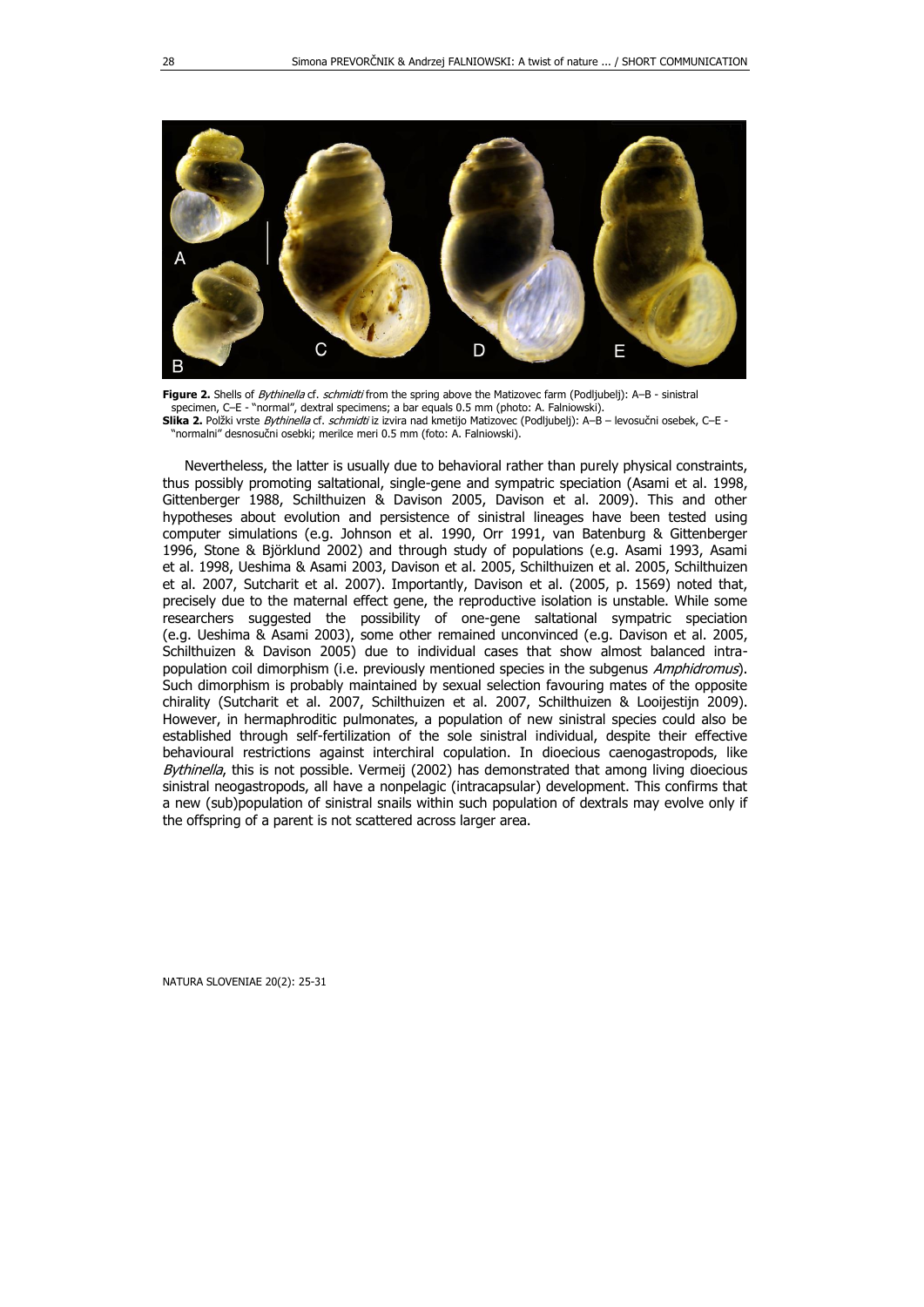Shell abnormalities are not a typical feature of snail kings, although anomalies associated with sinistrality have been reported in *Lymnaea stagnalis* (Asami 2007), Achatinella (Asami 2001), Conus adversarius (Hendricks 2009) and Bradybaena (Utsuno & Asami 2007). Also, Shibazaki et al. (2004) have demonstrated that the oppositely coiling embryos of L. stagnalis are not the perfect mirror images of one another. The observed shell abnormality of our Bythinella, i.e. its slight scalarity, deeper suture, broader umbilicus and smallness, can be due to pleiotropic effects resulting from incompatibility of the reversed chirality and the rest of the genomic and developmental environment, causing a reduction of fitness. Similar irregularities have been reported in *Cerion* (Gould et al. 1985) and *Partula suturalis*, in which the sinistral shells are somewhat lower and squatter (Gould et al. 1985, Johnson 1987, Johnson et al. 1993, Davison et al. 2009). Our snail king's pronounced dwarfism is most likely not reflecting possible damage inflicted in an early stage of life, but rather another generation, whose development took place in harsh conditions (e.g., during winter). This is not a rare phenomenon among hydrobioid members (Wilke & Falniowski 2001, Falniowski et al. 2012).

#### **References**

- Asami T. (1993): Genetic variation and evolution of coiling chirality in snails. Forma 8: 263–276.
- Asami T. (2001): Evolution of left-right asymmetry: why isn't the snail mirror flat? In: Salvini-Plawen L., Voltzow J., Sattmann H., Steiner G. (Eds.), Proceedings of the world congress of malacology 2001. Unitas Malacologica, Vienna, p. 13.
- Asami T. (2007): Developmental constraint and stabilizing selection against left-right reversal in snails. In: Jordaens K., Van Houtte N., Van Goethem J., Backeljau T. (Eds.), Proceedings of the world congress of malacology 2007. Unitas Malacologica Antwerp, p. 13.
- Asami T., Cowie R.H., Ohbayashi K. (1998): Evolution of mirror images by sexually asymmetric mating behavior in hermaphroditic snails. Am. Nat. 152: 225-236.
- van Batenburg F.H.D., Gittenberger E. (1996): Ease of fixation of a change in coiling: computer experiments on chirality in snails. Heredity 76: 278-286.
- Bichain J.M., Boisselier-Dubayle M.C., Bouchet P., Samadi S. (2007): Species delimitation in the genus Bythinella (Mollusca: Caenogastropoda: Rissooidea): a first attempt combining molecular and morphometrical data. Malacologia 49: 293-311.
- Boycott A.E., Diver C. (1923): On the inheritance of sinistrality in *Limnaea peregra*. P. Roy. Soc. B-Biol. Sci. 95: 207-213.
- Craze P.G., Elahan B., Schilthuizen M. (2006): Opposite shell-coiling morphs of the tropical land snail Amphidromus martensi show no spatial-scale effects. Ecography 29: 477-486.
- Davison A., Chiba S., Barton N.H., Clarke B. (2005): Speciation and gene flow between snails of opposite chirality. PLoS Biol. 3: 1559-1571.
- Davison A., Constant N., Tanna H., Murray J., Clarke B. (2009): Coil and shape in Partula suturalis: the rules of form revisited. Heredity 103: 268-278.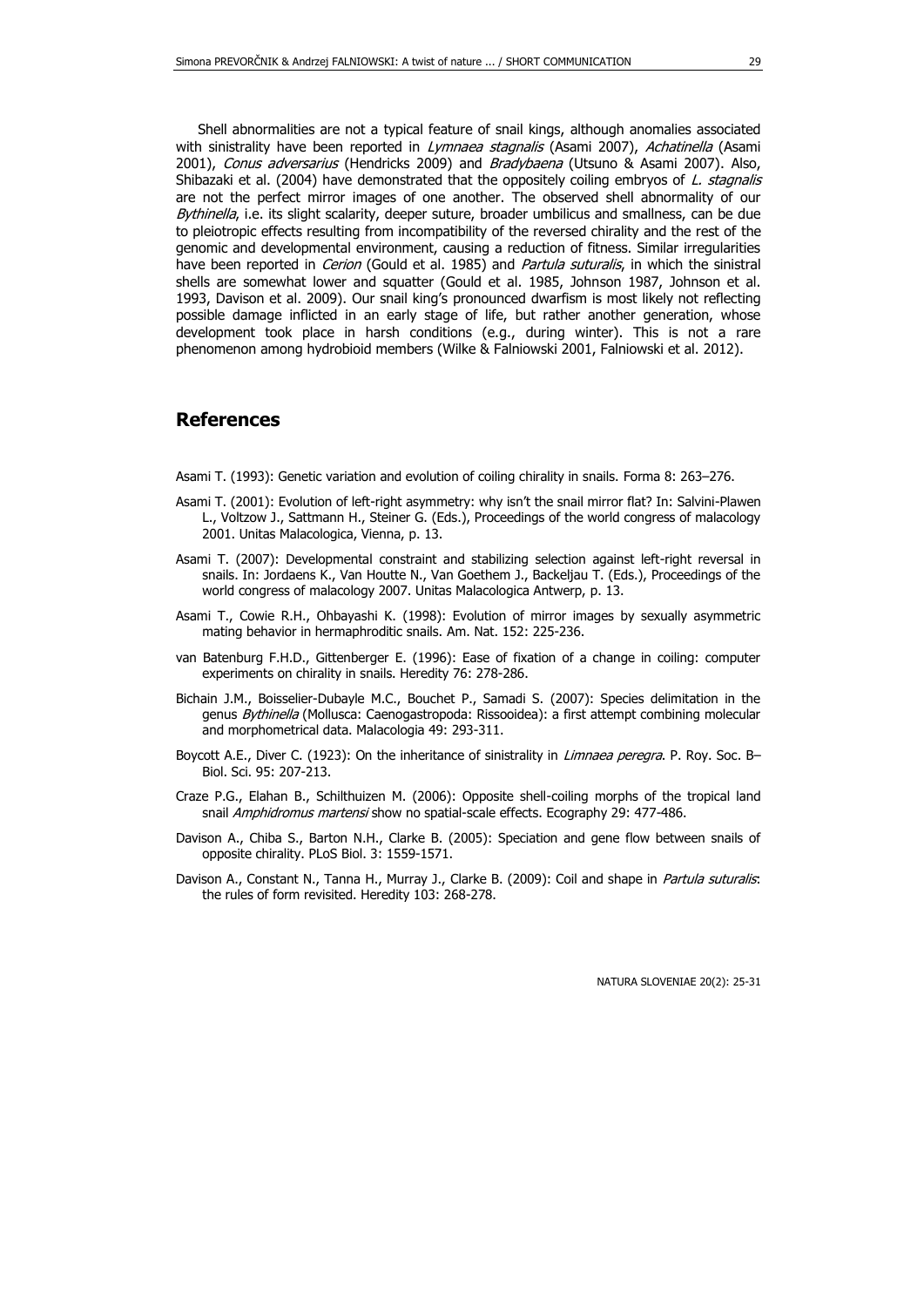- Diver C., Boycott A.E., Garstang S.L. (1925): The inheritance of inverse symmetry in Lymnaea peregra. J. Genet. 15: 113-200.
- Falniowski A. (1987): Hydrobioidea of Poland (Prosobranchia: Gastropoda). Folia Malacol. 1: 1-122.
- Falniowski A., Szarowska M. (2011): Radiation and phylogeography in a spring snail Bythinella (Mollusca: Gastropoda: Rissooidea) in continental Greece. Ann. Zool. Fennici 48: 67-90.
- Falniowski A., Szarowska M., Glöer P., Pešić V. (2012): Molecules vs morphology in the taxonomy of the Radomaniola/Grossuana group of Balkan Rissooidea (Mollusca: Caenogastropoda). J. Conchol. 41: 19**-**36.
- Freeman G., Lundelius J.W. (1982): The developmental genetics of dextrality and sinistrality in the qastropod Lymnaea peregra. Wilhelm Roux's Archives 191: 69-83.
- Gittenberger E. (1988): Sympatric speciation in snails; a largely neglected model. Evolution 42: 826-828.
- Giusti F., Pezzoli E. (1977): Primo contributo alla revisione del genre Bythinella in Italia. Natura Bresciana, Annurario del Museo Civico di Storia Naturale di Brescia 14: 3-80.
- Glöer P., Pešić V. (2014): Two new species of the genus *Bythinella* Moquin-Tandon, 1856 (Mollusca: Gastropoda: Hydrobiidae) from the Western Balkan Peninsula. Ecol. Mont. 1(4): 249-255.
- Gould S.J., Young N.D., Kasson B. (1985): The consequences of being different: sinistral coiling in Cerion. Evolution 39: 1364-1379.
- Gurdon J.B. (2005): Sinistral snails and gentlemen scientists. Cell 123(5): 751-753.
- Haase M., Wilke T., Mildner P. (2007): Identifying species of Bythinella (Caenogastropoda: Rissooidea): A plea for an integrative approach. Zootaxa 1563: 1-16.
- Hendricks J.R. (2009): Sinistral snail shells in the sea: developmental causes and consequences. Lethaia 42: 55-66.
- Johnson M.S. (1987): Adaptation and rules of form: chirality and shape in Partula suturalis. Evolution 41: 672-675.
- Johnson M.S., Clarke B., Murray E. (1990): The coiling polymorphism in *Partula suturalis* does not favor sympatric speciation. Evolution 44: 459-464.
- Johnson M.S., Murray J., Clarke B. (1993): The ecological genetics and adaptive radiation of Partula on Moorea. Oxf. Surv. Evol. Biol. 9: 167-238.
- Liu M.M., Davey J.W., Banerjee R., Han J., Yang F., Aboobaker A., Blaxter M.L., Davison A. (2013): Fine Mapping of the Pond Snail Left-Right Asymmetry (Chirality) Locus Using RAD-Seq and Fibre-FISH. PLoS ONE 8(8): e71067.

Orr H.A. (1991): Is single-gene speciation possible? Evolution 45: 764-769.

- Parkhaev P.Y. (2007): Shell chirality in Cambrian gastropods and sinistral members of the genus Aldanella Vostokova, 1962. Paleontol. J. 41: 233-240.
- Pierce H.G. (1996): On sinistral coiling among fossil North American Lymnaeidae. The Veliger 39: 220-225.
- Schilthuizen M., Davison A. (2005): The convoluted evolution of snail chirality. Naturwissenschaften 92: 504-515.